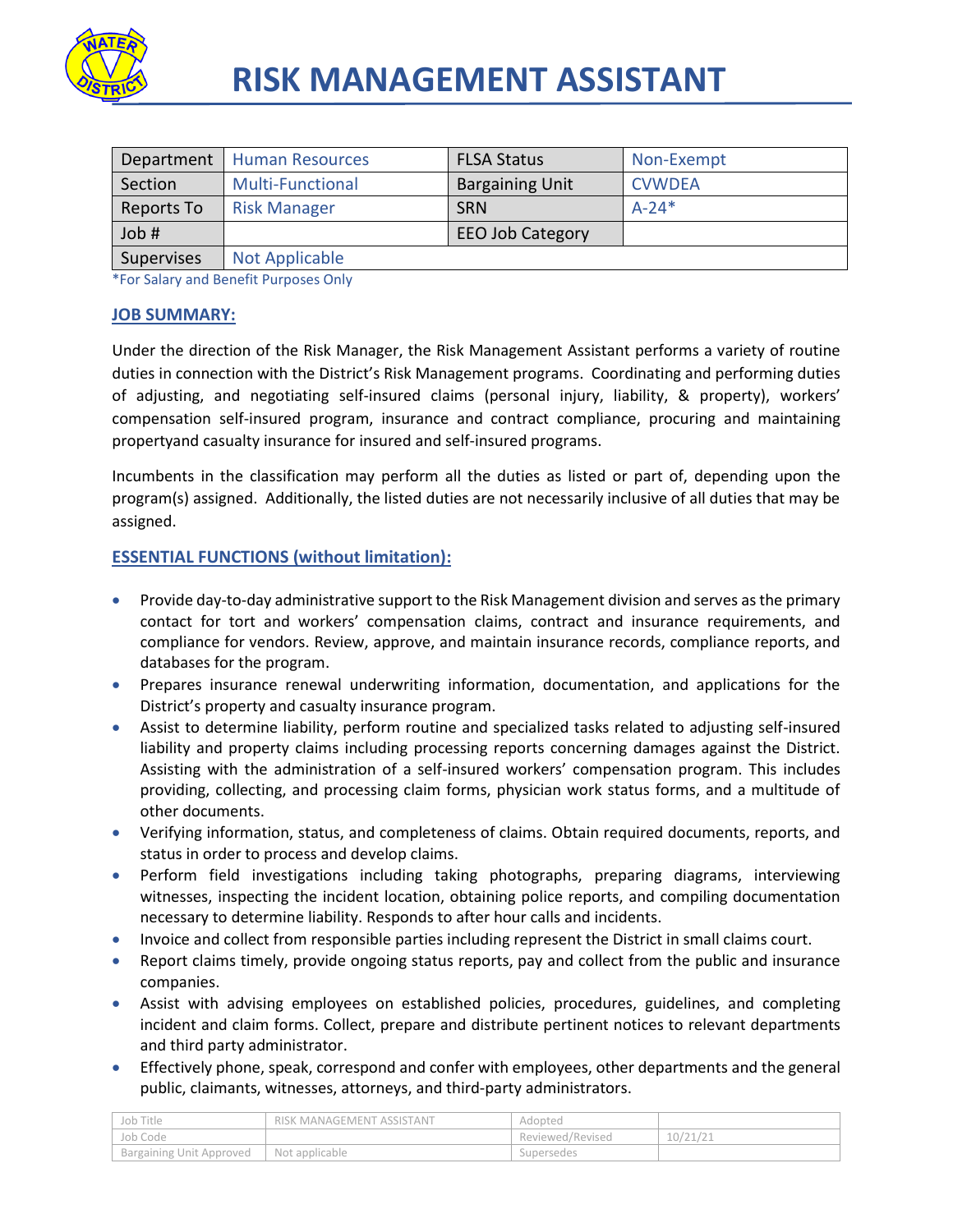

- Creates, maintains and updates files according to established internal departmental procedures by using chronological, and alphabetical filing systems either manually and/or electronically to ensure that accurate data is kept on claims status; updates records to show claims information at various stages of processing.
- Write correspondence and assist in preparing reports on a variety of matters.
- Assist in Interpreting and explaining risk management procedures, rules, policies, ordinances and agreements to employees and the public.
- **Perform daily activities in accordance with applicable risk management policies, procedures, methods** and techniques.
- **Provide efficient and effective assistance and service to District employees and external customers.**
- Utilize computer software and/or claims-related information systems to perform duties.
- Process monthly invoices, and keeping claim files up to date with status reports.
- Assist in Preparing reports
- Performs general office duties, which include special projects, operating a computer work station, answering phones, or any other tasks that fall under the Risk Management sections umbrella. May perform all or some of the responsibilities, included but limited to any other duties assigned by the District

# **MINIMUM QUALIFICATIONS:**

## **Knowledge of:**

- Techniques and methodologies used in claim investigations,evaluation, adjustment and settlement.
- Basic rules, regulations and laws relating to personal and property liability, Pertinent laws, codes, resolutions, and ordinances dealing with claims against special districts; departmental policies, rules and regulations.
- **•** Principles of professional business writing.
- **•** Principles and practices of effective customer service skills.
- Principles of insurance reserving and risk analysis.
- **Effective case management and office procedures**
- Accounting principles and practices.
- Obtain a working knowledge of the work performed by various district departments.

#### **Skills & Abilities:**

- Interpret and explain pertinent local, state, federal and District and department policies and procedures.
- Perform risk management work, ensuring compliance with District policies and procedures, local, state and federal laws and regulations.
- Apply appropriate elements of decision-making and determine the proper course of action.
- Understand, interpret and apply laws, regulations, policies, and procedures.
- Use information systems and applicable software as tools in the performance of risk management work.
- Communicate clearly and concisely, both orally and in writing.

| Job Title                       | RISK MANAGEMENT ASSISTANT | Adopted          |          |
|---------------------------------|---------------------------|------------------|----------|
| 'Job Code                       |                           | Reviewed/Revised | 10/21/21 |
| <b>Bargaining Unit Approved</b> | Not applicable            | Supersedes       |          |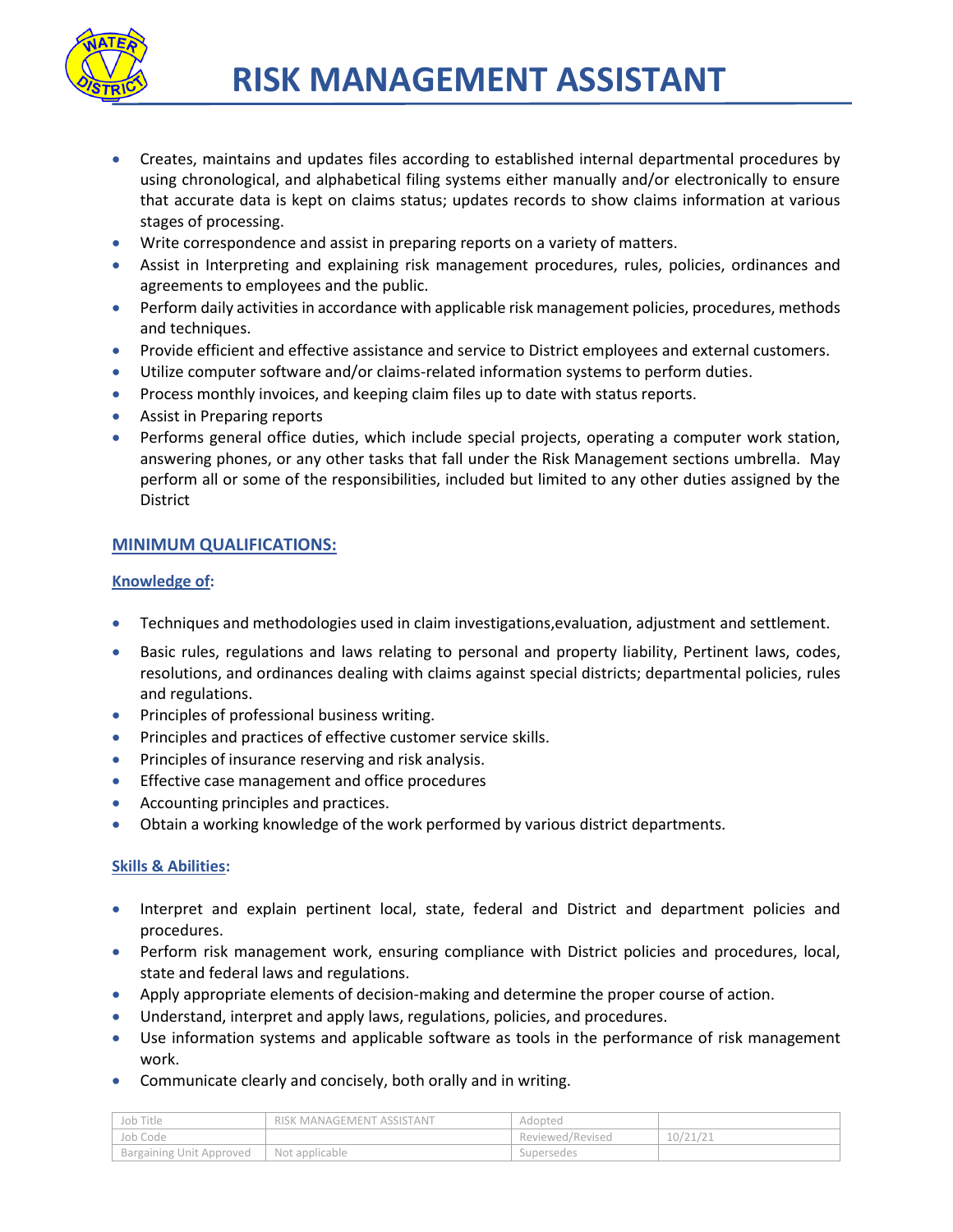

- Establish and maintain effective, collaborative and respectful working relationships with those contacted in the course of work.
- Recognize, identify, and resolve conflict or problems of a sensitive or political nature.
- Function under challenging conditions and/or confrontational situations requiring instructing, persuading and motivating people.
- Exercise exemplary independent judgment and initiative, maintain a high degree of confidentiality, and maintain professional demeanor and composure in stressful or confrontational situations.
- Consistently provide exceptional quality service and work products.
- Organizational skills
- Command of basic mathematics
- **•** Prioritize and meet deadlines.
- Exercises sound, independent judgement using general policy guidelines.
- Operate a computer workstation and accurately input data.
- Prepare clear and concise reports and/or special projects.
- Manages a caseload and respond to claims in timely manner.

## **EDUCATION:**

Graduation from high school or G.E.D. equivalent. Completion of college-level courses in human resources is desired but not required.

### **LICENSES & CERTIFICATIONS:**

Possession of a valid California Class C Driver License is required at time of appointment and must be valid at all times during employment.

Professional Risk Management Certification Designation, such as Associate in Risk Management (ARM™) designation, ARM-Public, RIMS-Certified Risk Management Professional, Associate in Claims (AIC), Chartered Property Casualty Underwriter (CPCU), Human Resources Management Certificate is desirable.

#### **EXPERIENCE:**

Three (3) years of progressively professional level experience in a multi-faceted public sector risk management, insurance, legal, or claim role.

## **Microsoft Office Proficiency**:

 Intermediate Skill Level or Above in Word, PowerPoint, Excel, Charts, Graphs, Windows Explorer, and Databases.

## **WORKSITE LOCATION**:

#### Coachella Campus and/or Palm Desert Campus

| Job Title                | RISK MANAGEMENT ASSISTANT | Adopted          |          |
|--------------------------|---------------------------|------------------|----------|
| Job Code                 |                           | Reviewed/Revised | 10/21/21 |
| Bargaining Unit Approved | Not applicable            | Supersedes       |          |